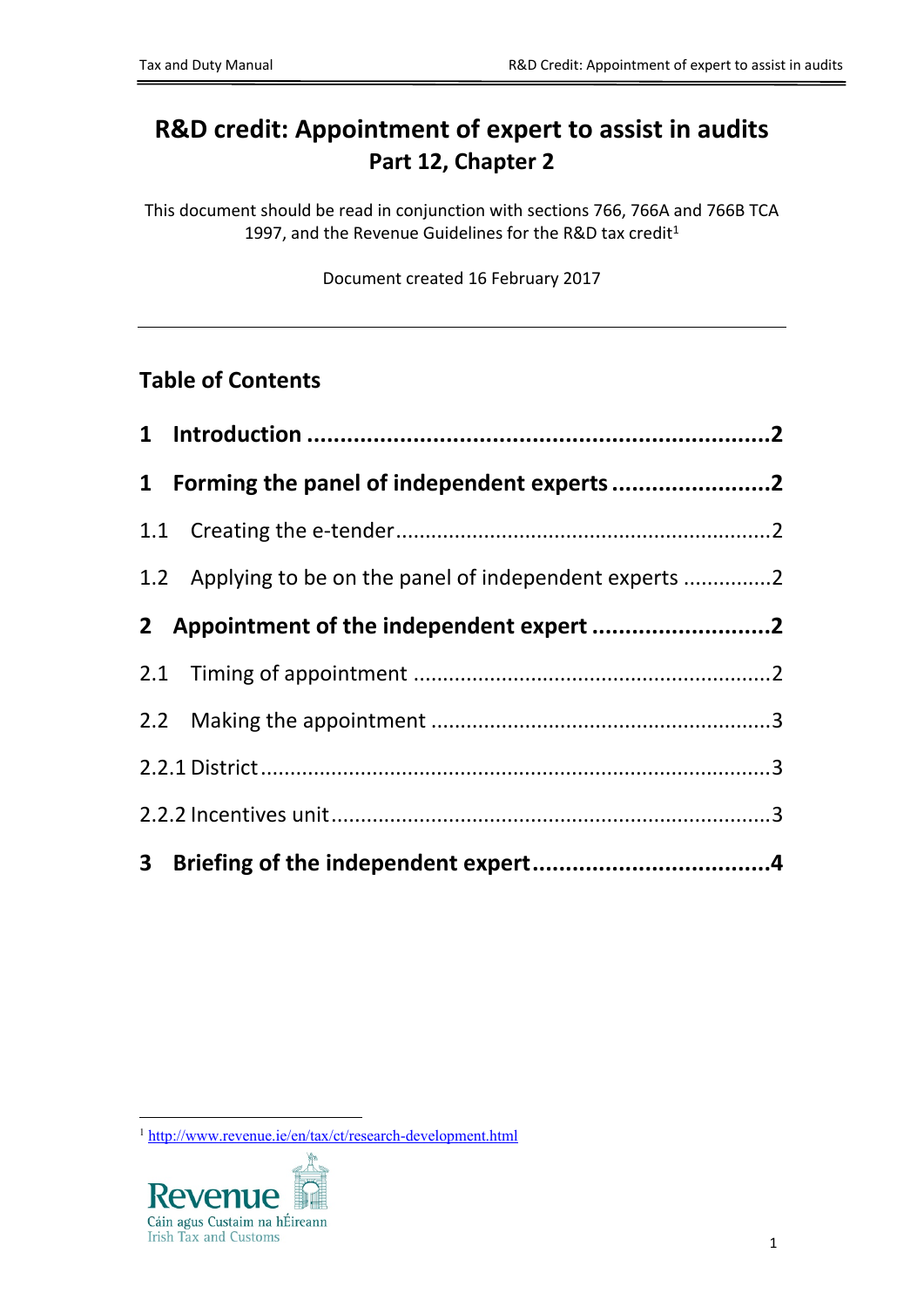# <span id="page-1-0"></span>**1 Introduction**

This manual sets out the Revenue procedure for appointing and briefing an independent expert to assist in evaluating the science test in R&D tax credit audits.

# <span id="page-1-1"></span>**1 Forming the panel of independent experts**

# <span id="page-1-2"></span>**1.1 Creating the e-tender**

Each January, the Incentives unit must place an advertisement on the public procurement website, [www.eTenders.gov.ie](http://www.eTenders.gov.ie)<sup>2</sup>. A template for the e-tender document is attached as Appendix III.

# <span id="page-1-3"></span>**1.2 Applying to be on the panel of independent experts**

Applications for membership of the panel will be accepted at any time during the year. In order to be eligible to apply for a place on the panel, individuals must hold a relevant PhD or experiential equivalent. Where an independent expert is required in a field that is not represented on the panel formed from the above process, the Incentives unit will identify suitable experts and approach them with a view to their joining the panel.

# <span id="page-1-4"></span>**2 Appointment of the independent expert**

# <span id="page-1-5"></span>**2.1 Timing of appointment**

The appropriate timing for appointing an independent expert will vary from case to case. In some cases it will be necessary to appoint an independent expert at the outset of a review while in others one may only be required where Revenue and the company reach an impasse in relation to an aspect of the science test.

At an early point in any enquiry, officers should seek a high level understanding of the subject matter to which the company's claim relates to. In many cases the officer will be able to judge whether or not there is likely to be an issue with the science test from this (i.e. whether or not the officer is satisfied that the explanation received qualifies as R&D) and if an independent expert is likely to be required.

In relation to appointing an independent expert attention is drawn to the Customer Service Charter, and in particular the undertaking that "*Revenue will administer the tax and duty regimes in a way that will minimise, as far as possible, compliance costs*". Officers should try to avoid situations where, for example, the company spends a day explaining very complex R&D to the officer, who then determines that

<sup>&</sup>lt;sup>2</sup> The 2017 advertisement is available at [https://irl.eu-](https://irl.eu-supply.com/app/rfq/publicpurchase_frameset.asp?PID=107502&B=ETENDERS_SIMPLE&PS=1&PP=ctm/Supplier/publictenders)

[supply.com/app/rfq/publicpurchase\\_frameset.asp?PID=107502&B=ETENDERS\\_SIMPLE&PS=](https://irl.eu-supply.com/app/rfq/publicpurchase_frameset.asp?PID=107502&B=ETENDERS_SIMPLE&PS=1&PP=ctm/Supplier/publictenders) [1&PP=ctm/Supplier/publictenders](https://irl.eu-supply.com/app/rfq/publicpurchase_frameset.asp?PID=107502&B=ETENDERS_SIMPLE&PS=1&PP=ctm/Supplier/publictenders) (login details required)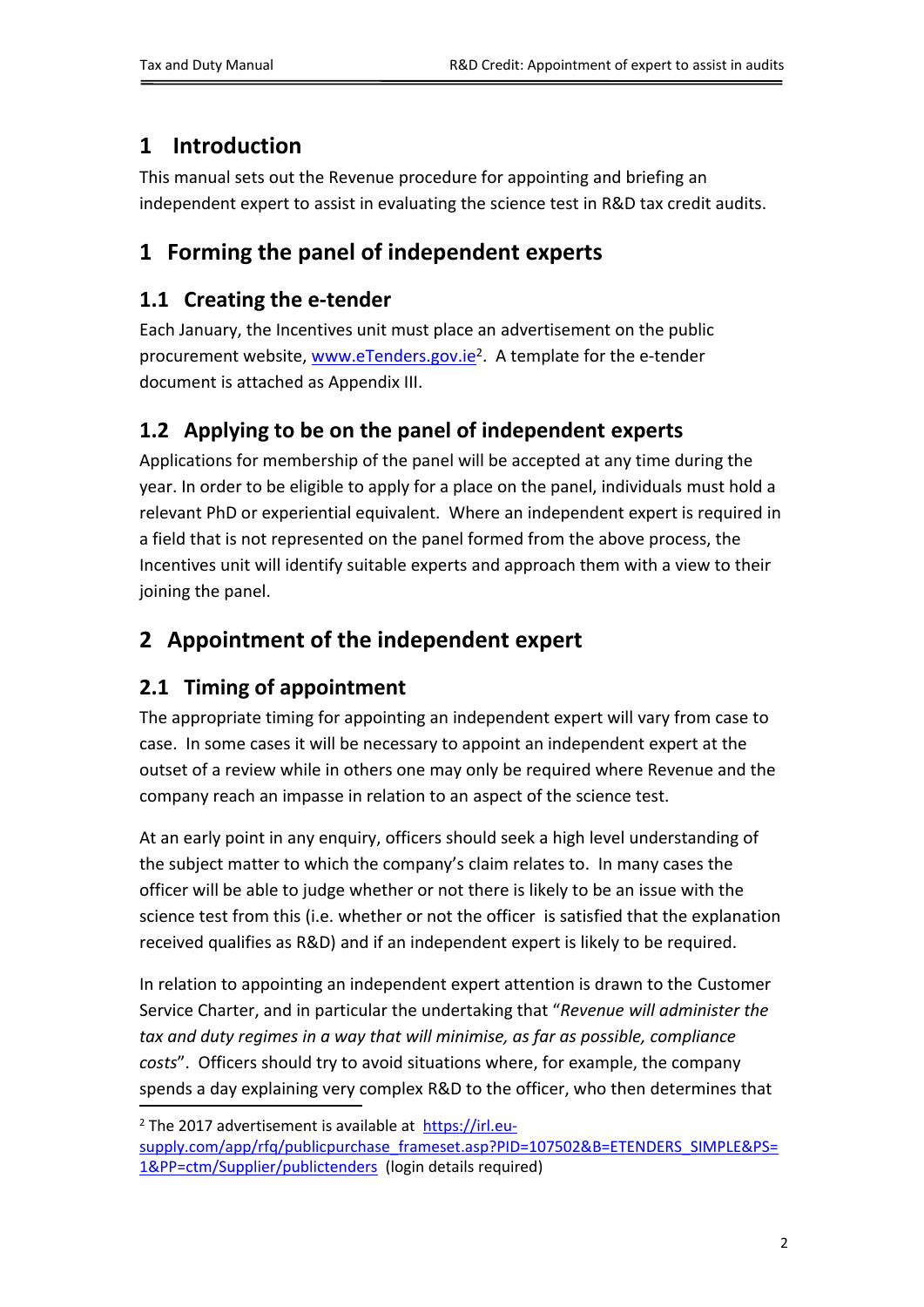an independent expert is required, and the company must spend another day explaining the R&D to that expert. It is acknowledged that there will be occasions where this is unavoidable but steps should be taken to avoid it.

The Incentives unit will therefore consider requests for independent experts at the outset of a review where the officer believes it is likely one will be required and where it is more efficient for both Revenue and the company to have one engaged from the outset.

## <span id="page-2-0"></span>**2.2 Making the appointment**

It is important to note that it is possible for a Revenue officer, for example in the case of cutting edge research, to accept that the science test is met without examining every aspect the R&D being undertaken. Independent experts should not be engaged to explain the science: they should only be engaged where there is a doubt that the science test has been met.

### <span id="page-2-1"></span>**2.2.1 District**

If the Revenue officer believes that an independent expert should be appointed, they should contact the Incentives unit by email to **[rdadmin@revenue.ie](mailto:rdadmin@revenue.ie)** , providing a brief description of the activities to be examined. The email should also clearly set out the aspect of the projects on which the officer particularly wants advice. If the company's R&D projects have been subject to a review in the previous 4 years this should also be noted.

At this stage, the officer should also ensure that someone in their district has authorisation under s. 766(7) to allow them to engage with the independent expert.

#### <span id="page-2-2"></span>**2.2.2 Incentives unit**

The Incentives unit will identify an appropriate independent expert from the panel and ask them to confirm if they would be interested in the appointment (see template email at Appendix I). This email will always be sent by the Incentives unit.

After that expert has confirmed that they wish to be considered for the review, the company must be given certain information (under s.766 (7)(b)) and a right to object to the appointment (see template letter at Appendix II). The company may object if there is a conflict of interest (e.g. the expert has worked for them or for a competitor in the past), but they must have a genuine concern and not object for an arbitrary reason. The company may also object if they believe that the independent expert's area of expertise is not appropriate to their R&D.

The letter must be sent by an authorised officer. If there is an authorised officer in the district managing the case, they will send this letter, if not, the district will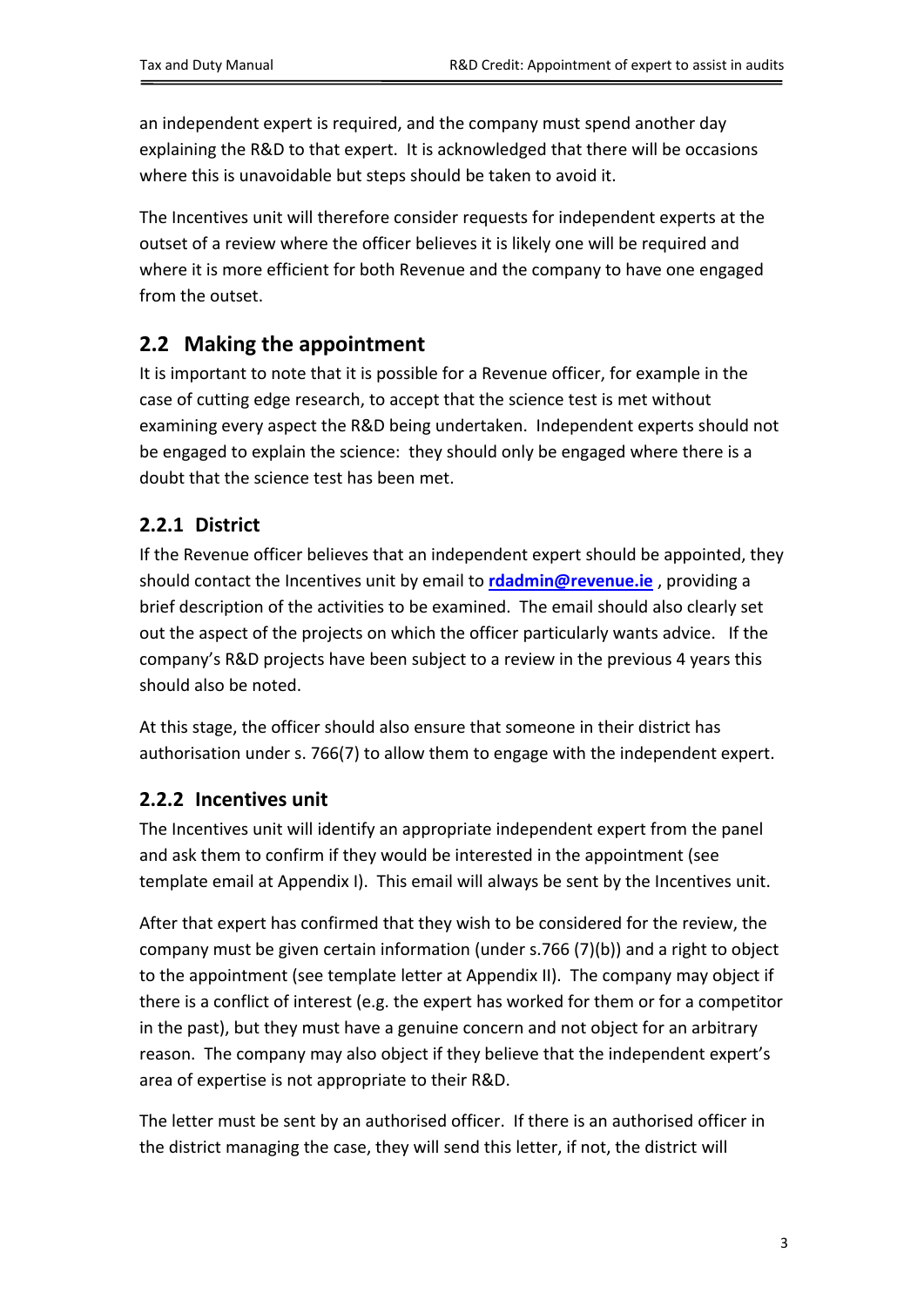prepare any of the necessary attachments and the Incentives unit will send the letter.

Once the independent expert confirms their willingness to be engaged they are provided with certain further information and asked to confirm that there is no particular conflict of interest (see template letter forwarded with email in Appendix I). This letter will always be sent by the Incentives unit.

# <span id="page-3-0"></span>**3 Briefing of the independent expert**

The independent expert is appointed by Revenue. The expert's role is not to support the opinion of the Revenue officer but to give an independent opinion on whether or not the activities of the company are qualifying R&D. While the Revenue officer may meet with the expert in advance of any meeting at the company's premises, it is important that the company understands exactly what the officer's concern, which the expert has been asked to address, is. Once the expert has met with the company discussions between the expert and Revenue should generally include a representative of the company to ensure that in forming his or her opinion, the independent expert has an opportunity to fully hear both Revenue's and the company's arguments. This also ensures that the independent expert and the company are both in a position to focus their efforts on addressing the concerns of the Revenue officer.

While it will generally not be appropriate for an expert to express a definitive opinion to either Revenue or the company before preparing the draft report, it is not considered desirable that the result of the draft report is unexpected. To this end, the independent expert should ensure that any concern is raised with the company and Revenue in a timely manner, rather than waiting to raise them for the first time in the draft report.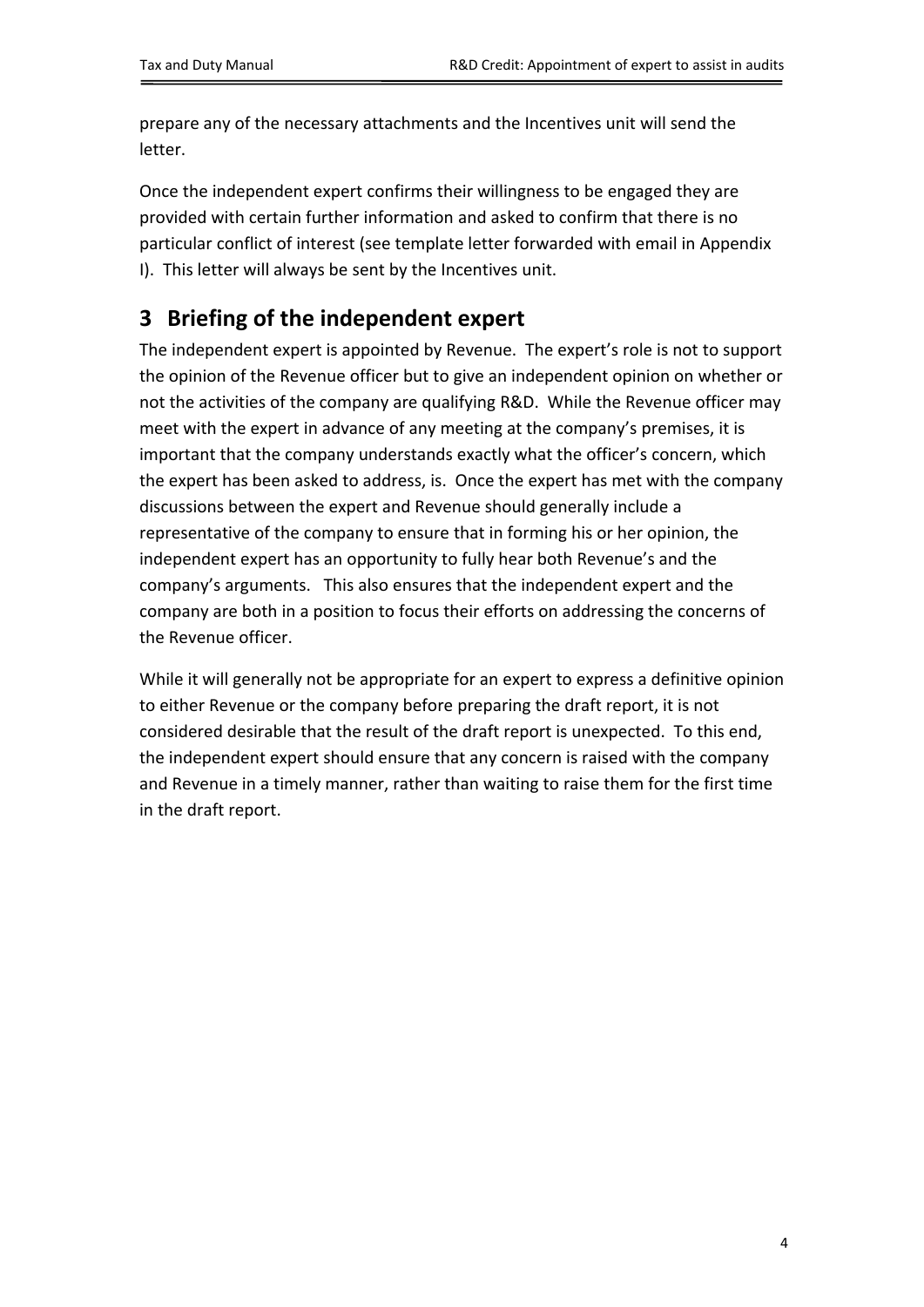### **Appendix I**

#### **[TEMPLATE EMAIL TO EXPERT]**

Good afternoon [NAME],

I am contacting you as one of our independent Research & Development experts on the 201[X] Revenue Commissioners panel (you submitted your application to join the panel on [DATE]).

One of our auditors is currently conducting a Research & Development tax credit audit with a company based in [REGION].

[SHORT ANONYMISED DESCRIPTION OF THE COMPANY'S R&D ACTIVITIES].

Revenue needs to appoint an independent expert to evaluate whether the activity in respect of which the company is claiming the credit constitutes qualifying Research & Development as defined in s766 and 766A of the Taxes Consolidation Act 1997.

At this stage, I am contacting you to ask if you would be interested in principle in evaluating this claim. If you agree to do this work, we will propose you as our independent expert to the company. The company has a right of refusal if there is a conflict of interest or if they believe that your area of expertise is not applicable to their R&D. In order to enable the company to judge the relevance of your experience, please provide a brief summary of the aspects that you believe are of most relevance, given the description of the company's activities above.

If the company raises no objection, and providing you are agreeable and hold an up to date e-tax clearance certificate, I will then formally appoint you. A copy of our standard engagement letter is attached so that you can assess what is required of you. On formal appointment, I will be able to release the company's name and send you a copy of any technical reports and other relevant information we have received from the company.

You will liaise directly with the Revenue auditor to arrange any further information you may require and to conduct a site visit with the company.

Typically an engagement with an expert takes three days – one day to review the material and prepare to visit the company, one day for a site visit and one day to prepare a report for Revenue. The rate of payment is €920 per day plus any reasonable expenses incurred wholly and exclusively for the purposes of carry out this review (subject to professional services withholding tax).

I would appreciate if you would let me know at this stage if you are interested in principle.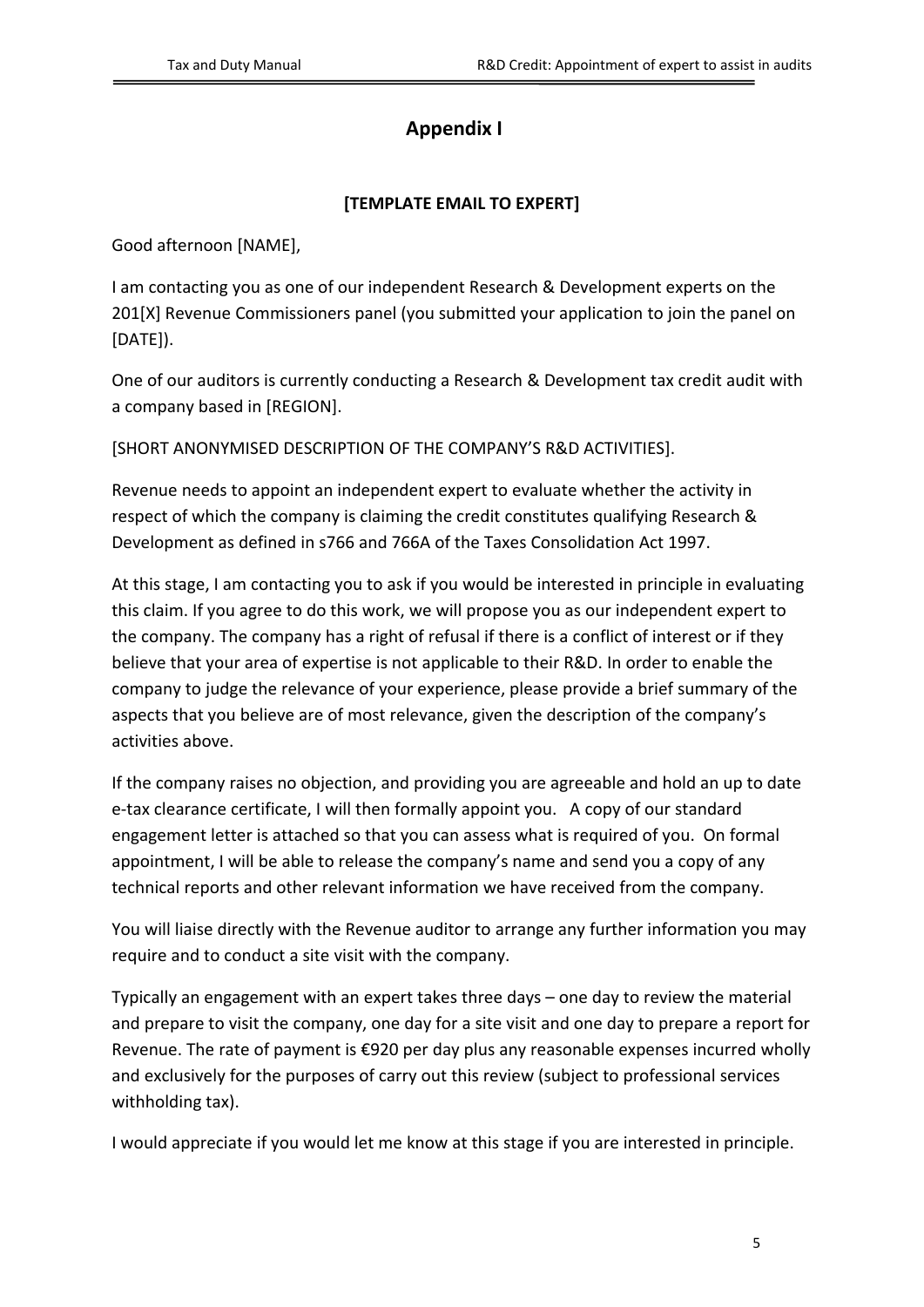If you would like to discuss this, or have any questions, please telephone me at the number below or contact me via e-mail.

#### **[TEMPLATE ENGAGEMENT LETTER]**

Dear [NAME],

I can confirm that the claimant company, [NAME], has agreed to our proposal to appoint you under s.766(7) Taxes Consolidation Act 1997 (TCA 1997) to examine their claim for the R&D tax credit. I enclose a copy of the papers Revenue has received from the company. Your attention is drawn to the Revenue Commissioners' Customer Service Charter, which you should adhere to in carrying out this review.

My colleague [NAME] is the case manager, and when you have reviewed these papers, please contact her directly to arrange dates for a site visit, etc.

Her contact details are: [PHONE #] or [EMAIL]@revenue.ie

In accordance with s.766 TCA 1997, [NAME], as Authorised Officer of the Revenue Commissioners, will provide you with any documentation or information held by Revenue in relation to the claimant company. If, having reviewed the documentation you consider that you need further advance briefing material from the company, please contact [NAME]. I would like to take this opportunity to remind you of the confidentiality agreement which you signed in order to be placed on the 201[X] panel of R&D experts and remind you to ensure that all documentation is kept in a secure manner.

All reports, draft or final, should be submitted to me directly. Any information, which you wish to forward to the claimant company and/or its agents, should be sent through the [NAME] and copied to me. Copies of any additional documentation that you may receive during the course of your examination should be sent to [NAME OF AUTHORISED OFFICER]. Once the engagement is finalised all papers must be returned to this office. All e-mail correspondence between you and Revenue should be sent by Secure E Mail via the My Enquiries service.

In the most general terms Revenue require an expert opinion to state whether the activities constitute research and development (R&D) as set out in s.766 TCA 1997. Your role is not to support an opinion that a Revenue officer has made, but to provide an independent evaluation of the activities presented. In determining whether or not the R&D tax credit is available to a company consideration should be given to the following 6 tests:

- 1. Are there systematic, investigative or experimental activities?
- 2. Are they in a field of science or technology?
- 3. Are those activities undertaken with a view to one or more of the following: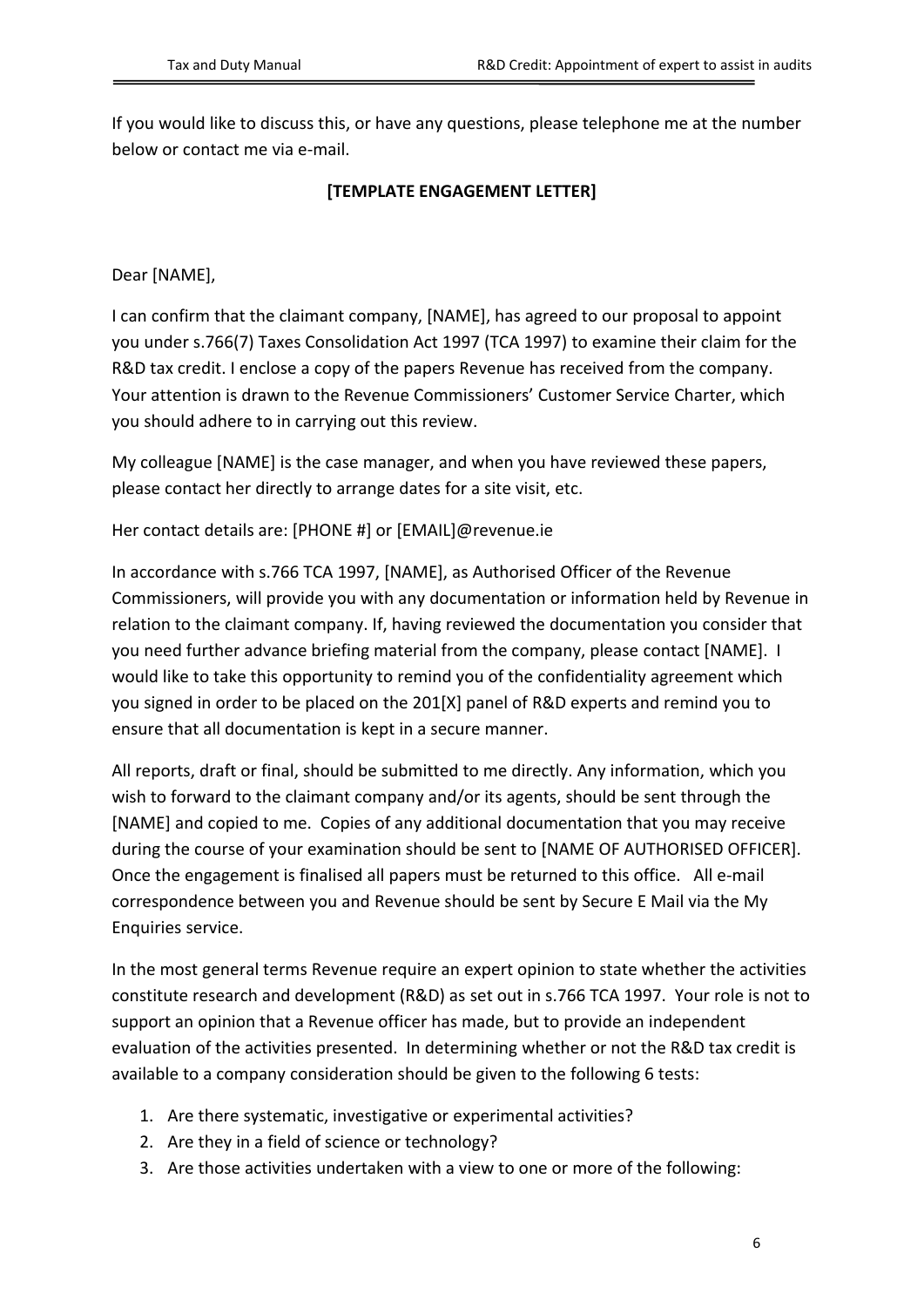- (i) basic research, namely, experimental or theoretical work undertaken primarily to acquire new scientific or technical knowledge without a specific practical application in view,
- (ii) applied research, namely, work undertaken in order to gain scientific or technical knowledge and directed towards a specific practical application, or
- (iii) experimental development, namely, work undertaken which draws on scientific or technical knowledge or practical experience for the purpose of achieving technological advancement and which is directed at producing new, or improving existing, materials, products, devices, processes, systems or services including incremental improvements thereto?
- 4. Do those activities seek to achieve scientific or technological advancement?
- 5. Do those activities involve the resolution of scientific or technological uncertainty?

The advancement and uncertainty in question is an advance in overall knowledge or capability in the field of science or technology concerned and not simply a company's own scientific or technological capability. The test relates to knowledge or capability that should be reasonably available to the company or to a competent professional working in the field.

Where knowledge of an advance in science or technology is not reasonably available, for example, where it has not been published, is not in the public domain or it is a trade secret of a competitor, companies would not be disqualified from claiming the credit where they undertake activities seeking to independently achieve the same scientific or technological advancement.

It is not necessary for the R&D to have been successful to qualify for the credit, if the company can demonstrate that they have exhausted every avenue to explore a particular hypothesis and have failed to make an advancement, this may demonstrate that this particular course is unattainable, which may constitute a resolution of uncertainty.

Revenue's guidance note (in paragraph 8.1) recommends that a literature review is carried out before the R&D is commenced to establish the state of knowledge outside of the company. It is important that the R&D is measured with respect to the state of knowledge at the time it was undertaken, and not knowledge that has subsequently become available, e.g. if the R&D claim relates to 2014 then it is the knowledge available in 2014 which must be considered and not anything published in 2015 onwards.

The answer to each of the above 5 questions must be 'yes' in order that the activities of the company are qualifying R&D activities for the purposes of the tax credit.

The final question which must be addressed is: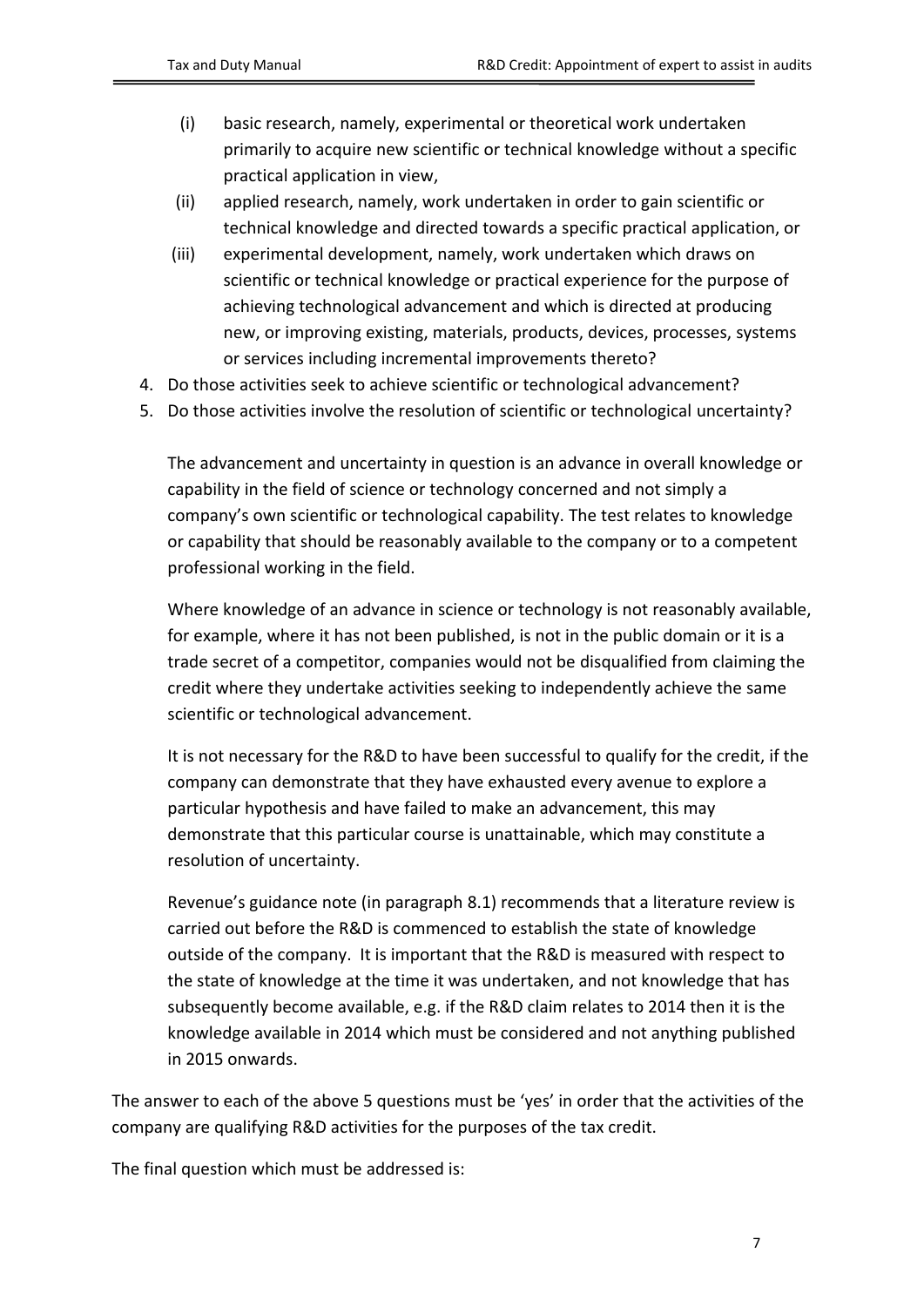6. Are the activities carried on by the company or are they outsourced? Where they are outsourced, is it likely that the activities are 'qualifying R&D' carried on by the party carrying on the outsourced activity?

To assist you in answering these 6 questions I have attached the following documents to this letter:

- a copy of the relevant legislation, s.766 & s.766A of the TCA 1997, as it was for the year under review.
- A copy of S.I. No. 434/2004 Taxes Consolidation Act 1997 (Prescribed Research and Development Activities) Regulations 2004
- a copy of the Revenue Guidelines for R&D applicable to the year under review which give a good overview of the tax credit and which should be read in conjunction with s.766 and s.766A of the Taxes Consolidation Act 1997.

Where there is still uncertainty, I refer you to the OECD's Frascati Manual. This manual may be particularly helpful in cases where the company has undertaken experimental development. While the Frascati Manual is not directly relevant, or a direct match, for the definition of qualifying R&D it may be instructive in areas of uncertainty.

Your report should:

- a) Identify each R&D project on which the claim is based and briefly describe the projects. It is important that a start and end date are included for each project.
- b) Answer questions 1 to 6 above in respect of each project, identifying the reasons behind the answer. It will usually be appropriate to take a holistic view of a project rather than to focus on each component of the activities individually. Where it is felt that it is appropriate to break the activities down into smaller pieces, an explanation for the approach should be included.
- c) Give your opinion, in respect of each project, as to whether or not the activities presented constitute qualifying R&D activities as defined in s.766 TCA 1997. Your opinion should clearly explain why you either agree or disagree with the company. Where a project is border-line between qualifying and not qualifying, your report should draw attention to the relevant issue and explain the rational for coming down on either the qualifying / non-qualifying side. Equally, where it would be expected that a non-expert might come down on one side and you have come down on the other, attention should be drawn and a more detailed explanation should be included.
- d) Use appropriate language. The body of the report should be aimed at the personnel within the company who are carrying out the activities under review, while the conclusions should be written in language which is accessible to non-experts, such as the Revenue officer. This will facilitate detailed technical discussions between the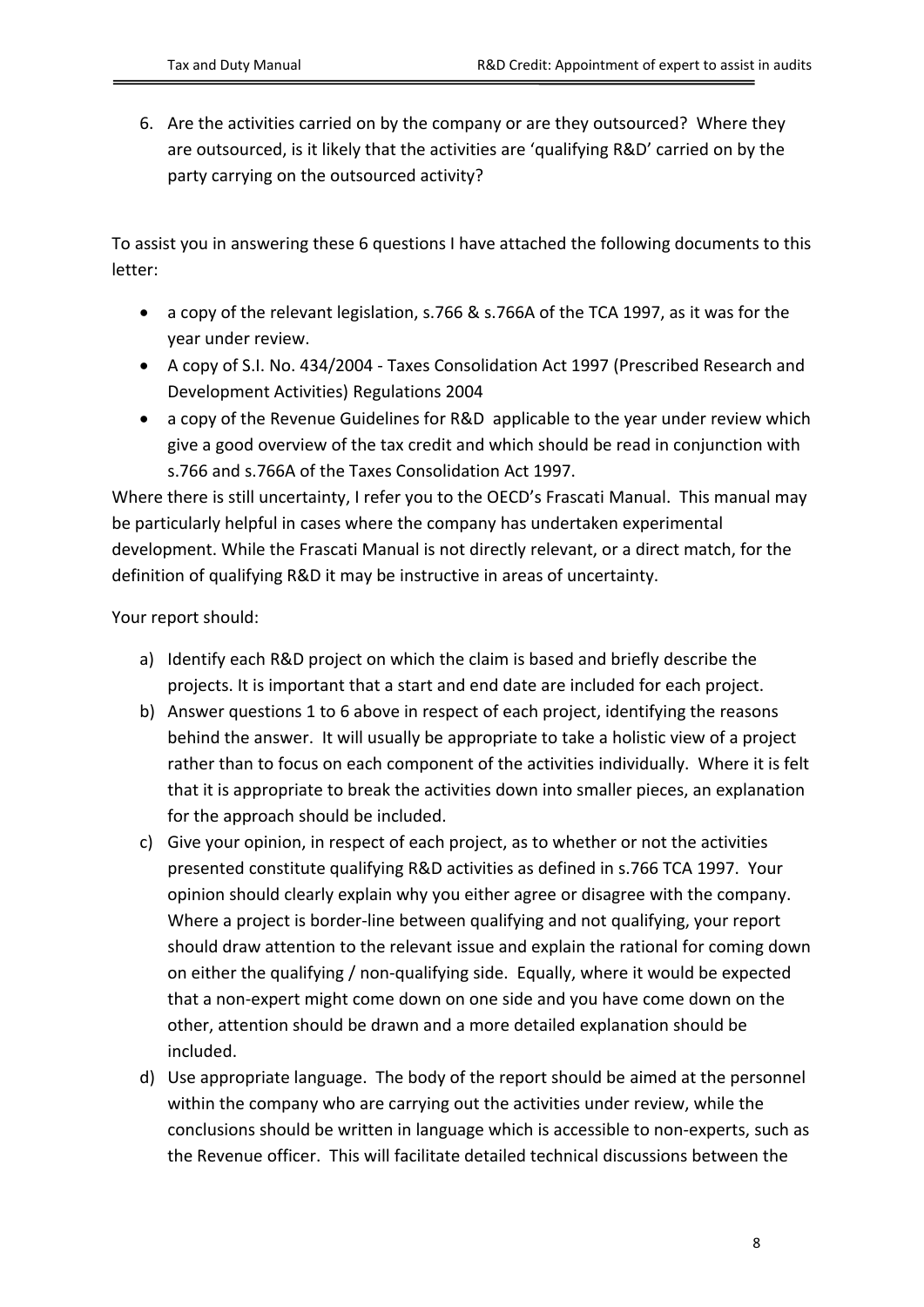company's experts and the independent expert, while ensuring that the Revenue officer is in a position to rely upon any opinion given.

Your report should not:

a) Cite the absence of documentation as a reason for a negative opinion unless the information has been sought and not provided.

Your report itself need not run to many pages but should, where possible, be unequivocal in the opinions expressed. A draft version of the report should be furnished to me within 2 months of meeting with the company, in order to give the company a right of reply before the report is finalised.

In addition it may be necessary for you to provide further assistance as required to Revenue's case manager. This could for example involve commenting on the allocation of certain resources to the R&D projects. In the event that the claim is based on numerous projects, it may be appropriate to discuss a shortlist of projects to be examined with the case manager named above.

As outlined, the fee to be paid by Revenue is €920 (plus VAT if applicable and reasonable out of pocket expenses incurred wholly and exclusively for the purposes of this review) per full working day. Revenue anticipates that this task could be completed within three working days. Where this is not possible and you expect that the number of working days will exceed three days, please contact me by e-mail or phone.

Many thanks for undertaking this engagement on behalf of the Revenue Commissioners. I look forward to receiving your draft report in due course. If you have any queries / problems please contact me on [PHONE#], or [EMAIL]@revenue.ie

Yours sincerely,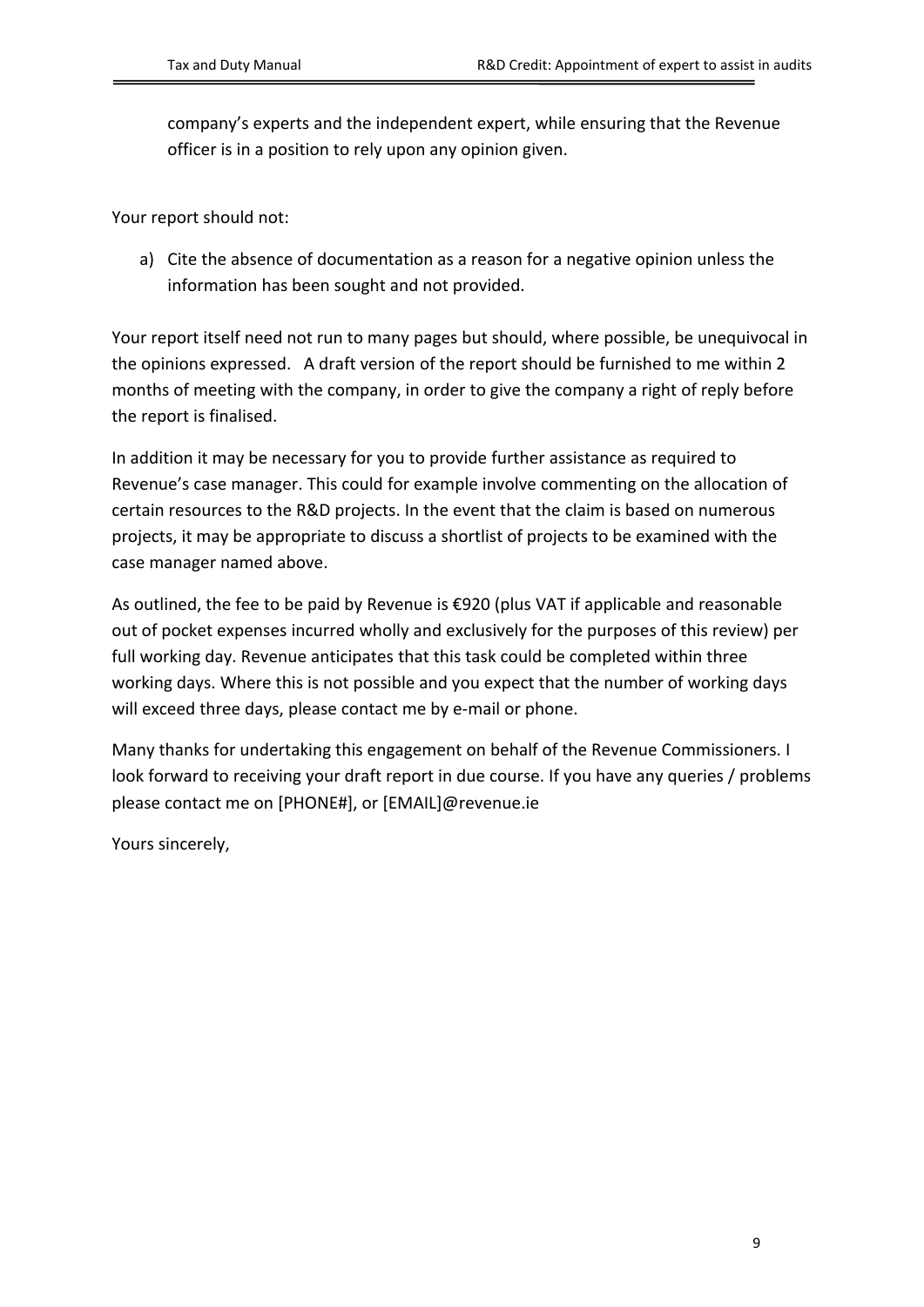# **Appendix II**

#### **[TEMPLATE LETTER TO COMPANY]**

Dear [NAME],

As required by s.766 (7)(b) I am writing to inform you of my intention to consult with an expert in relation to [DETAILS]*.* I intend to disclose the following information:

- 1. [DETAILS OF ALL INFO
- 2. …]

The expert with whom I intend to consult is [NAME] and I have attached a brief summary of [his/her] expertise that is considered relevant to this case.

As set out in s.766(7)(b) you have a period of 30 days to show that the disclosure of the information set out above could prejudice the company's business.

You also have a period of 30 days to show that the individual above mentioned does not have the relevant expertise to review the aspects of the company's R&D tax credit claim which are under review. You must indicate specifically where the deficiencies arise so that Revenue can identify an alternative expert from the appropriate panel.

[NAME]

*Authorised Officer under s.766 TCA 1997*

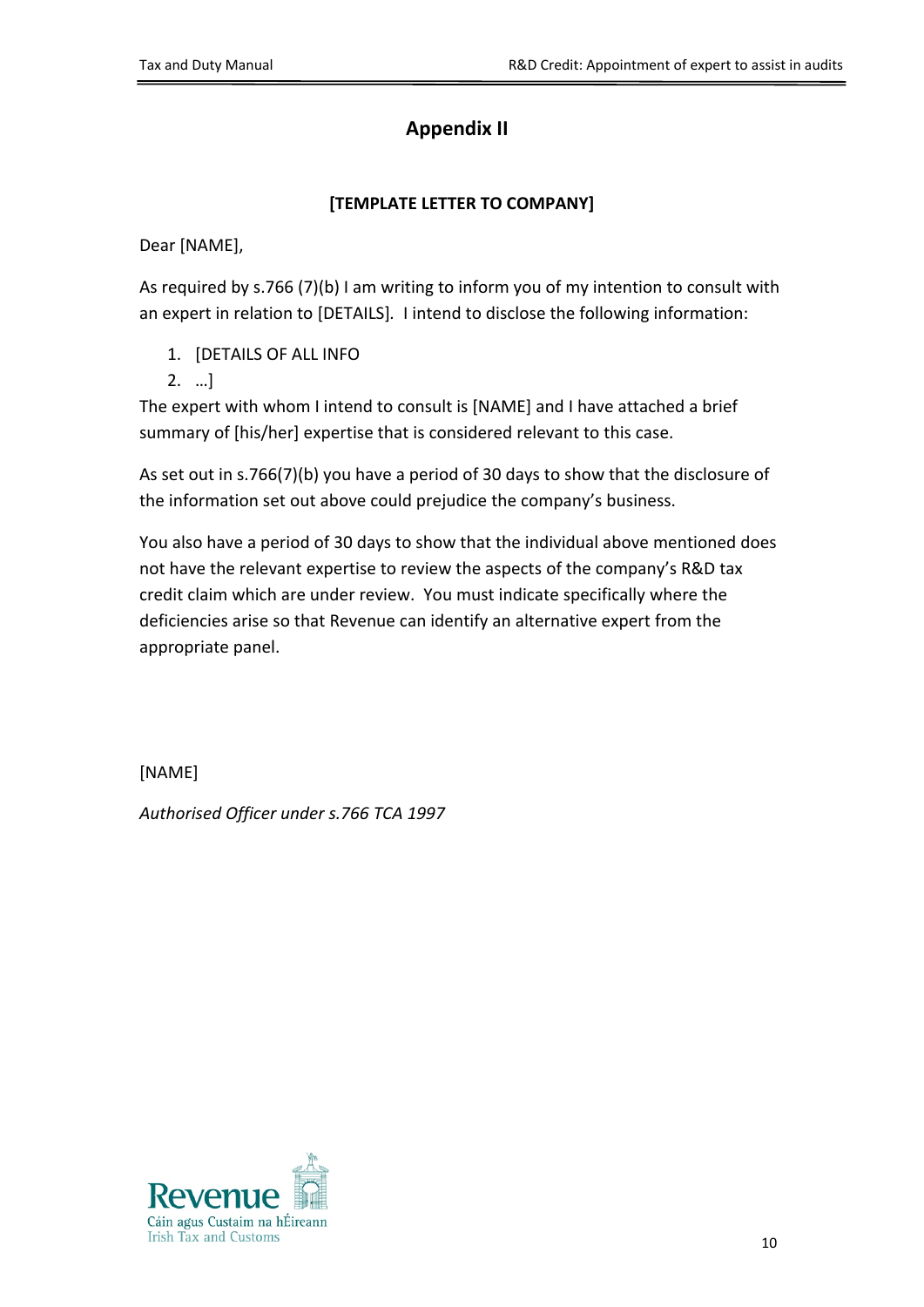# **Appendix III**

**Template e-Tender document**

# **Office of the Revenue Commissioners**

# **Request for Applications for Appointment to a Panel of Experts to provide assistance to the Revenue Commissioners in determining whether certain activities constitute Research and Development activities within the meaning of section 766 and 766A of the Taxes Consolidation Act 1997.**

**Panel to be Established in [DATE].**

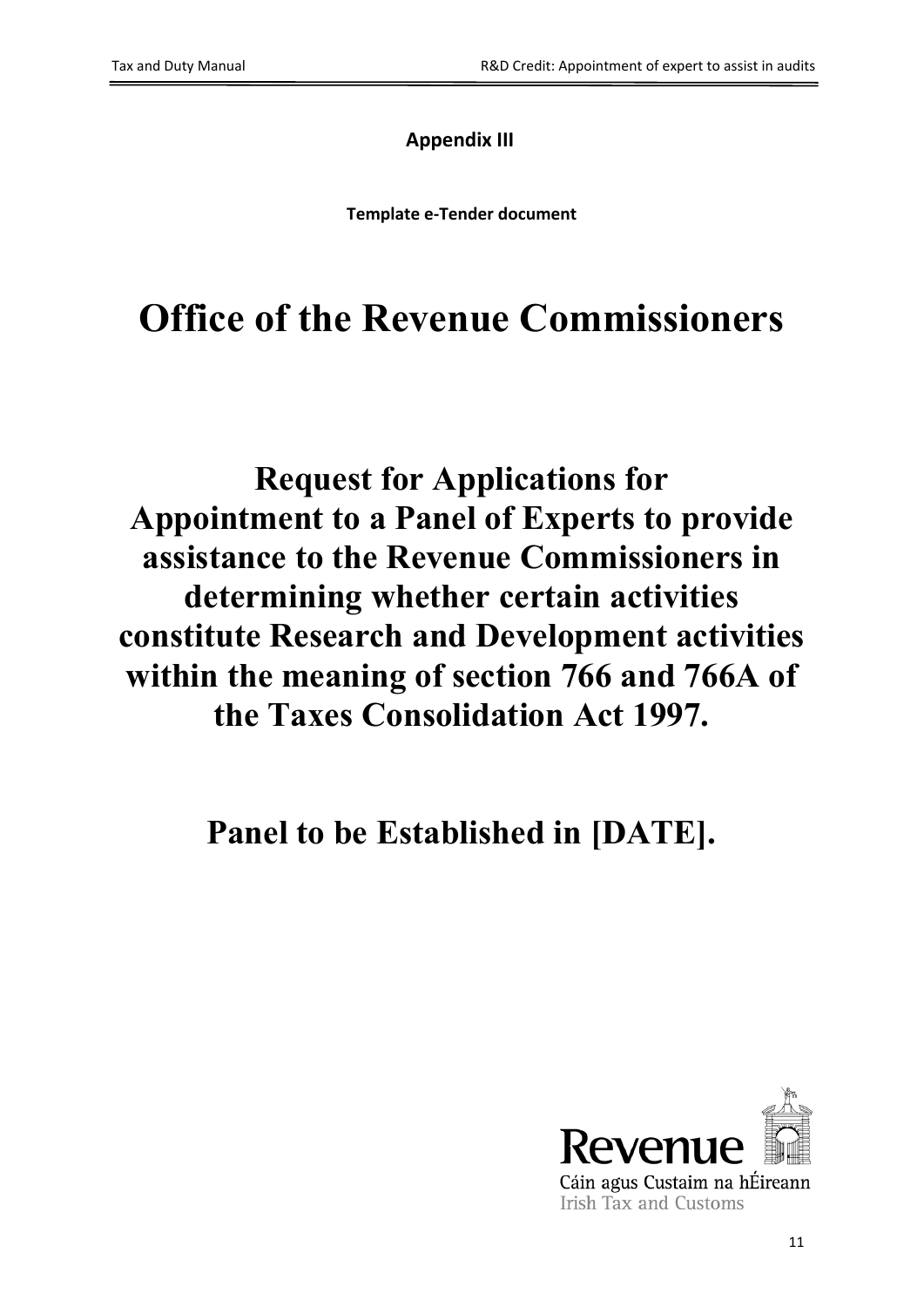## **Section 1 Overview**

#### **1.1 Introduction**

Under section 766 of the Taxes Consolidation Act 1997 (TCA), companies may claim a tax credit of 25% in respect of incremental expenditure incurred wholly and exclusively on research and development (R&D).

In examining such claims the Revenue Commissioners (Revenue) may engage the services of an external expert with expertise in the relevant field of science or technology to:

- 1. Assist Revenue in the examination of the claim, and to
- 2. Provide written expert opinion as to whether or not the activities forming the basis of the claim constitute R&D activities within the meaning of section 766 TCA 1997.

Revenue wishes to form a panel of suitably qualified experts from which Revenue may select an individual to review an R&D claim.

The role of the expert will include the following:

- Reviewing technical information provided by a claimant company in relation to a claim.
- Accompanying a Revenue auditor on a site visit and attending presentations by a company to support a claim where possible. An expert will also typically conduct a visit to the site / plant where the R&D takes place.
- Submitting a written report to the Revenue authorised officer confirming in their expert opinion, whether or not the activities forming the basis of a claim constitute R&D activities within the meaning of 766 TCA 1997.
- Where possible, assisting Revenue in evaluating the quantum of any claim.
- In the event that the claim is subject to an appeal, giving evidence in an appeal or court hearing.

#### **1.2 Further Information**

Any queries or requests for clarification should be addressed in writing to: -

Incentives Unit – Research & Development, Business Taxes, Policy & Legislation, Stamping Building, Dublin Castle, Dublin 2.

Or by e-mail to [rdadmin@revenue.ie](mailto:rdadmin@revenue.ie)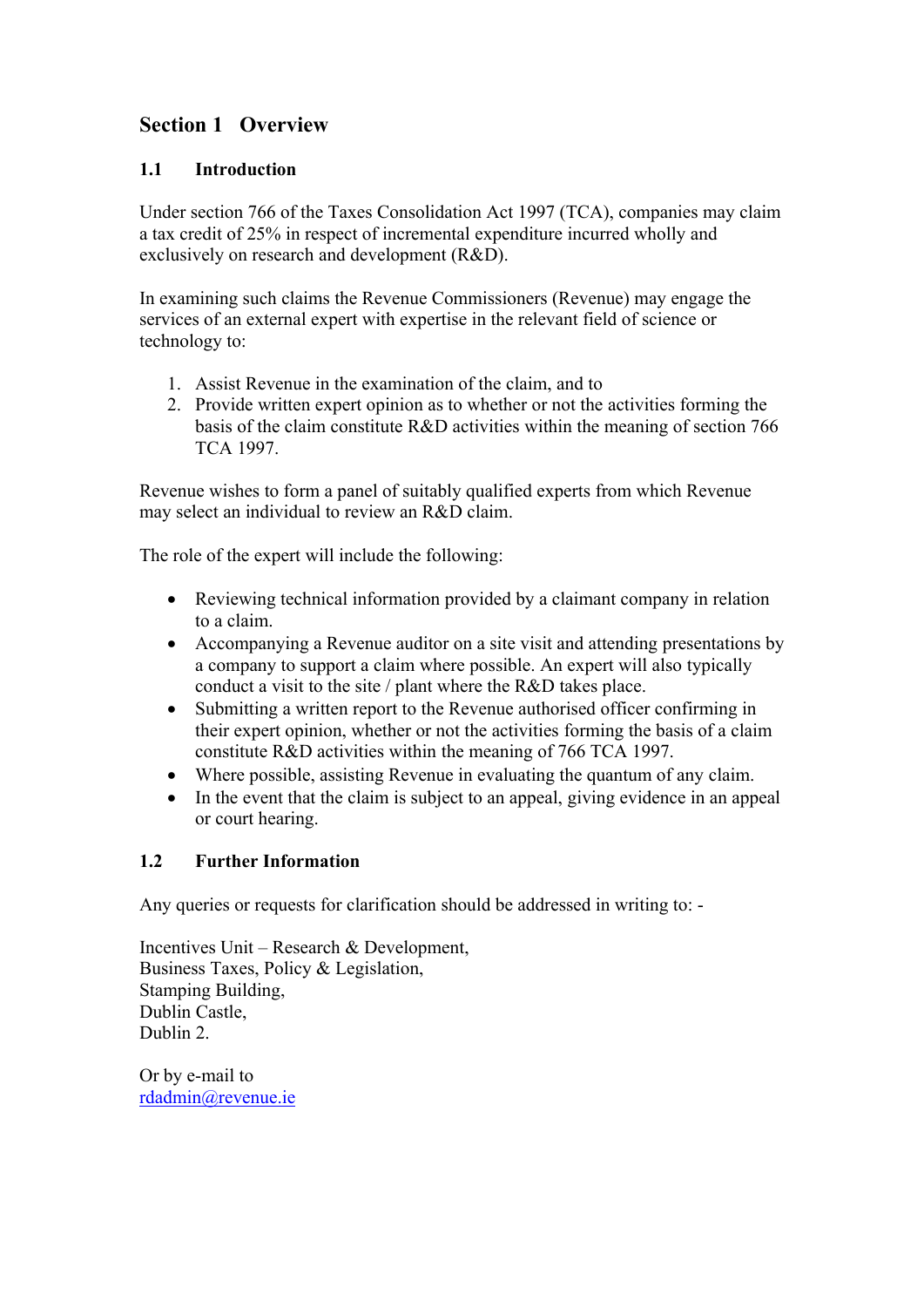## **Section 2 Statement of Requirements**

#### **All applications must be submitted by email.**

Applicants must complete Appendix 2 of this document and email it to [rdadmin@revenue.ie](mailto:rdadmin@revenue.ie)

The application procedure will open on the 01/01/2017 and will close on the 31/12/2017. Individuals can join the panel at any time throughout that calendar year. This panel will expire at midnight on the 31/12/2017.

Information supplied by applicants will be treated in the strictest confidence. Revenue reserves the right to seek clarification or verification of any information contained in the applications.

#### **Eligible candidates:**

- Successful applicants must hold a PhD, or have equivalent industry experience, preferably in one of the fields outlined in Appendix 1, and should have significant research experience. For new applicants (i.e. those who have not applied to join the panel in previous years), evidence of their academic qualifications must be submitted with their application.
- Applicants hold an up to date tax clearance certificate.
- Before any applicant is placed on the panel they must sign a confidentiality agreement with Revenue. This agreement can be found in Appendix 3 of this document and **should be completed and submitted with your application.**
- On application, the individual must notify Revenue of any potential conflict of interest, including details of any work (paid or otherwise) undertaken with/on behalf of/in connection with any commercial activity or organisation.
- All applications will be subject to a review by the R&D unit within Revenue
- Applications from individuals only (not companies) will be considered.

#### **Successful applicants:**

- Successful appointment to the panel does not confer any entitlement to engagement. Appointments will be made subject to suitability and availability.
- The tax clearance status of all panel members will be subject to checking though Revenue's eTax Clearance system
- Before any individual engagement is agreed the expert must notify Revenue of any conflict of interest with the claimant company or any other potential conflict of interest.
- Once the engagement is completed the expert must return all papers to Revenue.
- The expert engaged may not subcontract any part of the work to anyone else, including their employees, agents or colleagues. All work must be carried out in person by the individual expert engaged.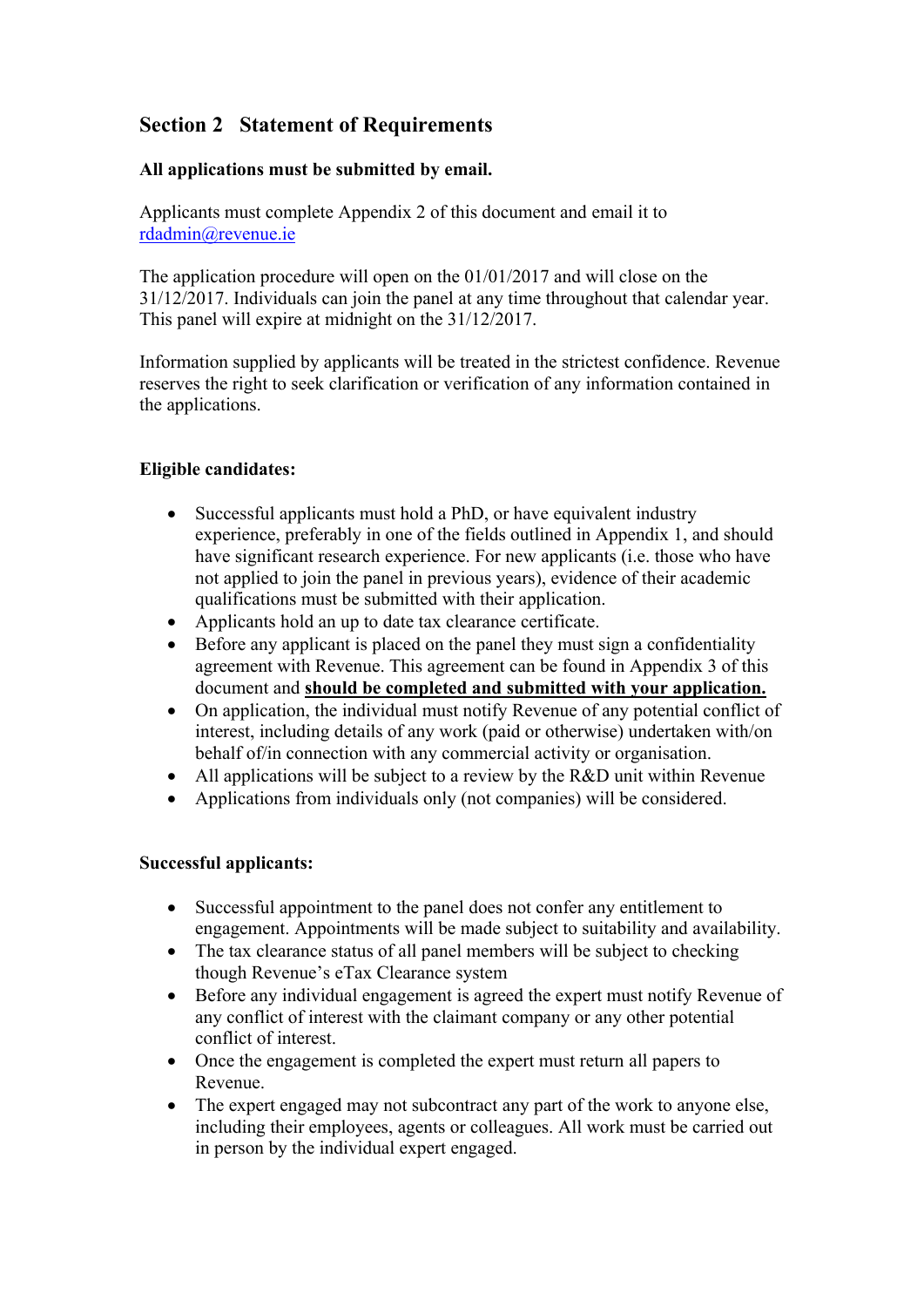#### **Payment and Withholding Tax:**

- Any payment made under this contract will be a matter between Revenue and the individual engaged. All payments will be subject to Professional Services With-holding Tax.
- The daily rate will be fixed at per diem rate of  $\epsilon$ 920. Payment will be made by Electronic Funds Transfer only. Prior to any payment being made the applicant will be required to provide bank account details.

#### **Freedom of Information:**

Revenue undertakes to use its best endeavours to hold confidential any information provided by applicants subject to its obligations under law, including the Freedom of Information Act, 2014 as amended.

Should you wish that any of the information supplied in this application would not be disclosed you should identify this sensitive information clearly, and specify the reason for its sensitivity. Revenue will consult you about any such sensitive information before making a decision on its disclosure on foot of any relevant Freedom of Information Request, which may be received.

#### **General:**

Responses to this document should be in English or Irish.

All applicants who meet the criteria as laid out and are willing to accept the confidentiality requirements will be included on the panel. Being accepted onto the panel is not to be construed as a guarantee of any engagement. Appointments will be made based on suitability and availability.

Applicants who are engaged will not be employees of Revenue and successful entry on a panel is not a contract of employment.

Revenue reserve the right to remove an applicant's name from the panel(s) at anytime.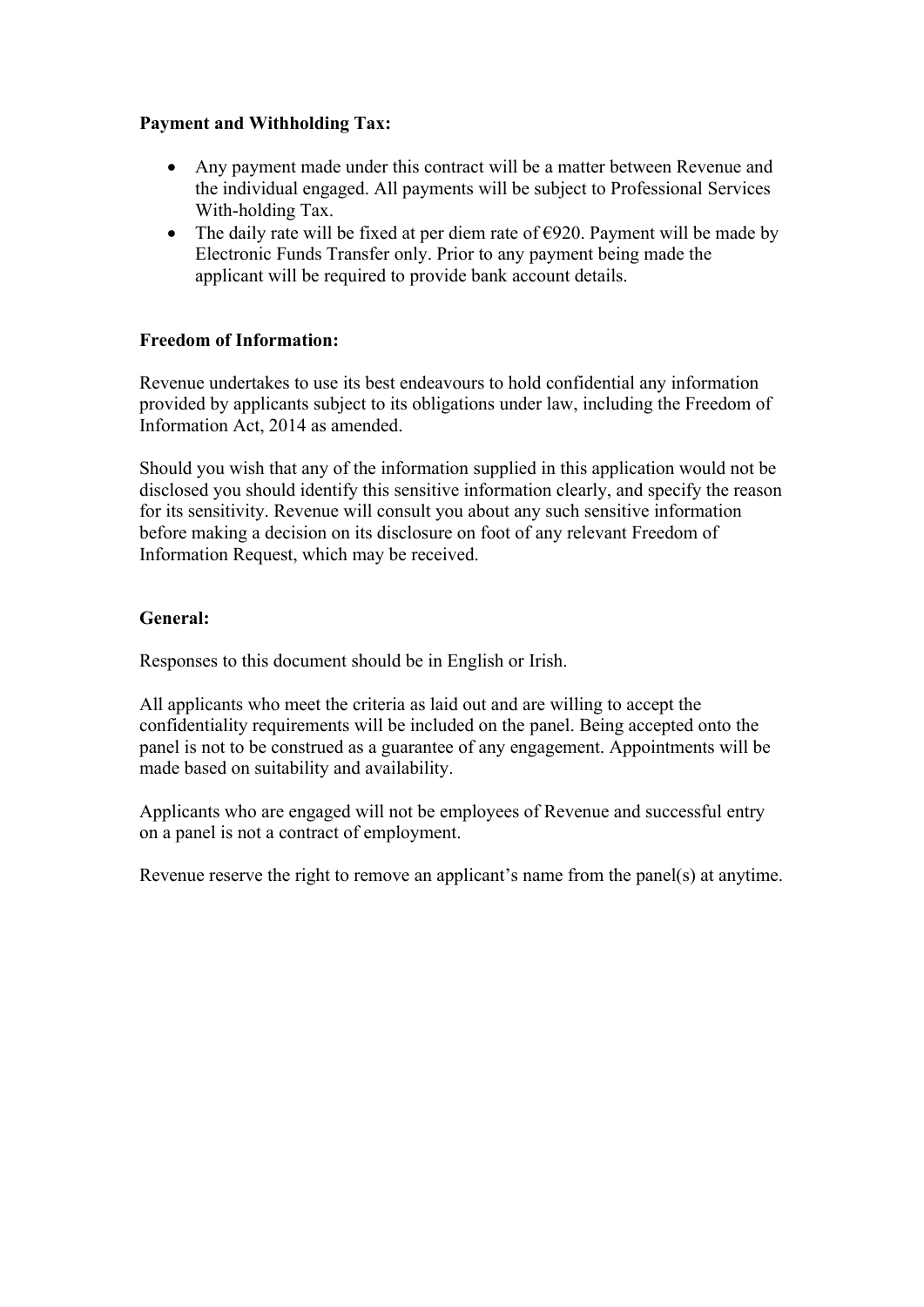## **Appendix 1 - Field of Science & Technology**

#### **Natural Sciences**

- Mathematics and computer sciences, including mathematics and other allied fields, computer sciences and other allied subjects, software development,
- Physical sciences including astronomy and space sciences, physics, and other allied subjects,
- Chemical sciences including chemistry and other allied subjects,
- Earth and related environmental sciences including geology, geophysics, mineralogy, physical geography and other geosciences, meteorology and other atmospheric sciences including climatic research, oceanography, vulcanology, palaeoecology, and other allied sciences,
- Biological sciences including biology, botany, bacteriology, microbiology, zoology, entomology, genetics, biochemistry, biophysics, other allied sciences, excluding clinical and veterinary sciences.

#### **Engineering and Technology**

- Civil engineering including architecture engineering, building science and engineering, construction engineering, municipal and structural engineering and other allied subjects,
- Electrical engineering, electronics including communication engineering and systems, computer engineering (hardware) and other allied subjects,
- Other engineering sciences such as chemical, aeronautical and space, mechanical, metallurgical and materials engineering, and their specialised subdivisions; forest products; applied sciences such as geodesy and industrial chemistry; the science and technology of food production, specialised technologies of interdisciplinary fields, e.g. systems analysis, metallurgy, mining, textile technology and other allied subjects.

#### **Medical Sciences**

- Basic medicine including anatomy, cytology, physiology, genetics, pharmacy, pharmacology, toxicology, immunology and immunohaematology, clinical chemistry, clinical microbiology, pathology,
- Clinical medicine including anaesthesiology, paediatrics, obstetrics and gynaecology, internal medicine, surgery, dentistry, neurology, psychiatry, radiology, therapeutics, otorhinolaryngology and ophthalmology,
- Health sciences including public health services, social medicine, hygiene, nursing, epidemiology.

#### **Agricultural Science**

- Agriculture, forestry, fisheries and allied sciences including agronomy, animal husbandry, fisheries, forestry, horticulture, and other allied subjects,
- Veterinary medicine.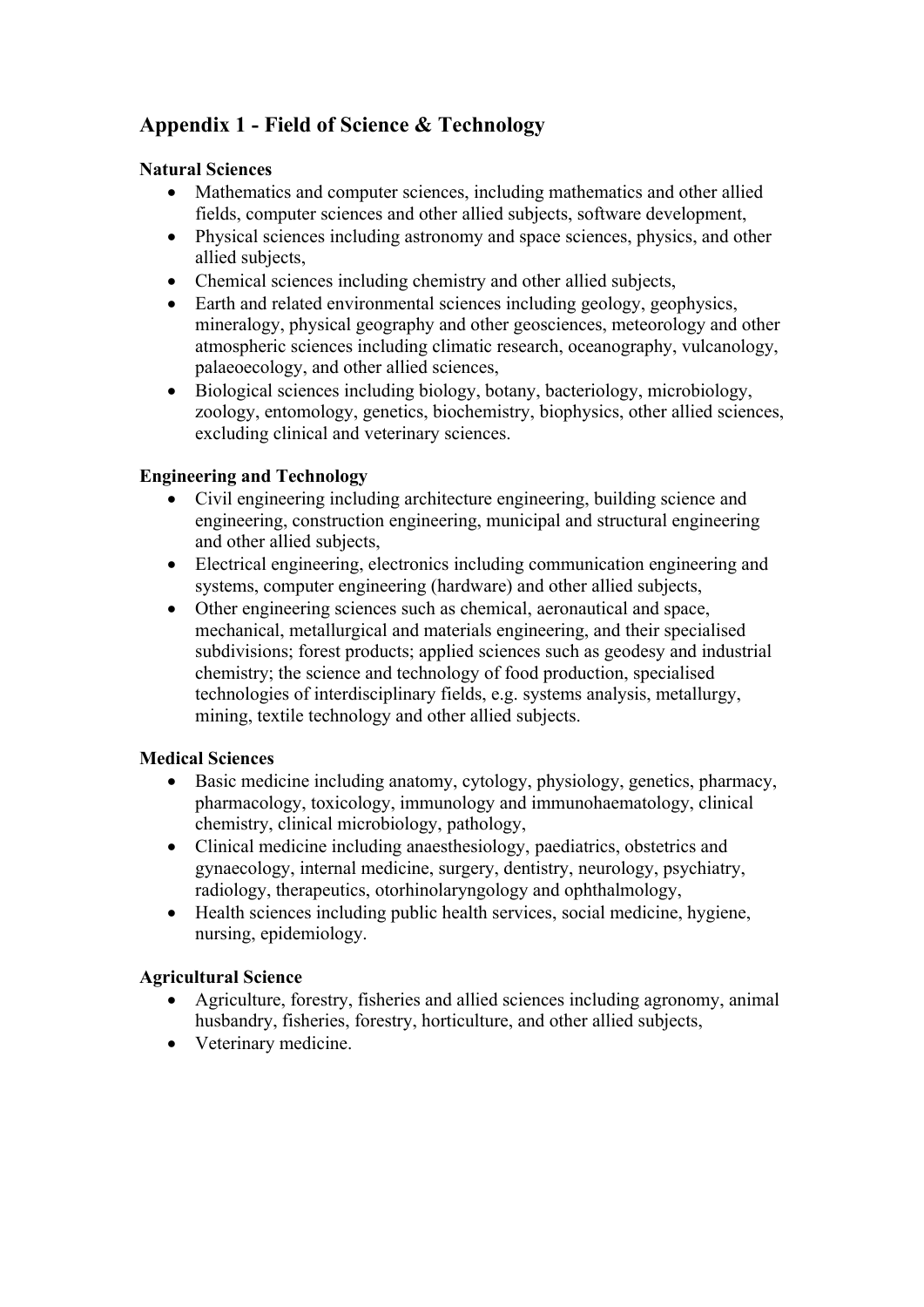## **Appendix 2 - Application Form**

# **Please complete in BLOCK CAPITALS**

#### **A. GENERAL INFORMATION**

#### **A1: Applicant Details**

| <b>NAME</b>                                                  |  |
|--------------------------------------------------------------|--|
| <b>HOME ADDRESS</b><br>Line 1                                |  |
| Line 2                                                       |  |
| Line 3                                                       |  |
| <b>CONTACT NUMBER</b>                                        |  |
| <b>E-MAIL ADDRESS</b>                                        |  |
| <b>STATUS</b> (e.g. Employee, Sole Trader,<br>Lecturer etc.) |  |

#### **B. ACADEMIC QUALIFICATIONS**

#### **B1. Details of academic qualifications**

| <b>AWARD</b> | <b>YEAR OF AWARD</b> | <b>COLLEGE / UNIVERSITY</b> |
|--------------|----------------------|-----------------------------|
|              |                      |                             |
|              |                      |                             |
|              |                      |                             |
|              |                      |                             |

## **C: PROFESSIONAL QUALIFICATIONS**

C1: **Details** of professional / industry specific qualifications

| <b>AWARD</b> | <b>YEAR OF AWARD</b> | <b>COLLEGE</b> |
|--------------|----------------------|----------------|
|              |                      |                |
|              |                      |                |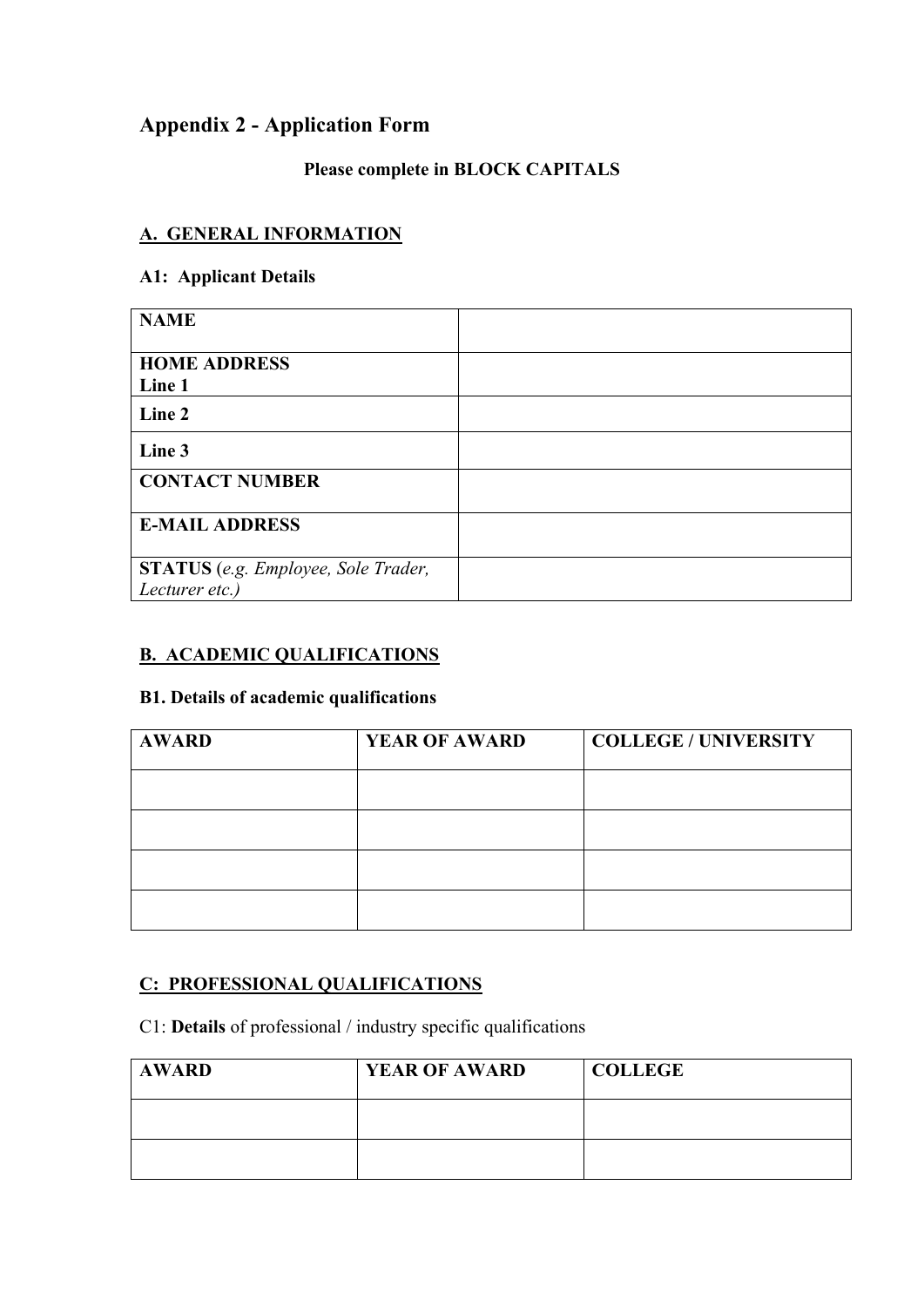#### **D: FINANCIAL STATUS**

**I confirm and declare that my tax affairs are fully in order and shall remain so for the duration of any contract that may be awarded resulting from this panel.**

Signature: \_\_\_\_\_\_\_\_\_\_\_\_\_\_\_\_\_\_\_\_\_\_\_\_\_\_\_\_\_\_\_\_\_\_\_\_\_\_\_\_\_

#### **E: TECHNICAL / PROFESSIONAL CAPACITY**

E1. Organisation Details

Please provide details of your current role and position within your organisation.

E2. Research Areas

Please provide details of your research area with particular reference to where it fits within the areas outlined in Appendix 1.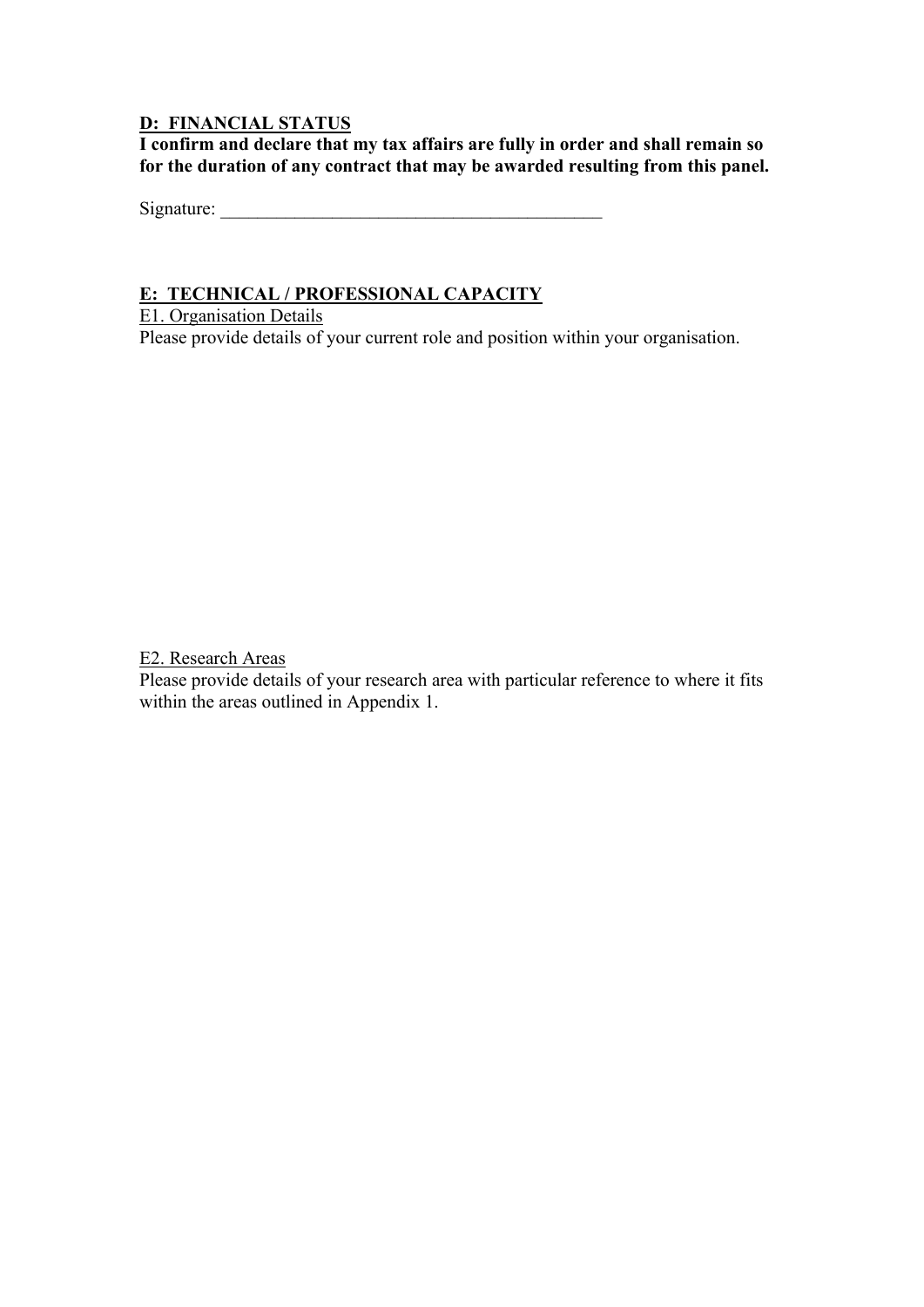## **Appendix 3 – Confidentiality Agreement**

#### CONFIDENTIALITY

**"My Report"** means all or any reports furnished by me to the Revenue Commissioners in respect of the Relevant Information for the purposes of assisting in the determination of whether or not a Relevant Company is entitled to a Tax Credit.

**"Relevant Company"** means any company in respect of which the Revenue Commissioners request me to prepare My Report.

**"Relevant Information"** means any information and/or documents made available to me by or on behalf of a Relevant Company or any other information which I in my absolute discretion consider relevant to obtain from any other source in the public domain or otherwise available to me on the World Wide Web for the purposes of preparing My Report.

I acknowledge that Relevant Information containing confidential information will be conveyed to me for the purposes of preparing My Report and providing the independent expert evidence. I will not disclose the confidential information to any third party (save the Revenue Commissioners, their servants, agents, legal advisers or the Appeal Commissioners or a Judge of any Court hearing a tax appeal pursuant to the Taxes Consolidation Act 1997), and, except as provided in the preceding sentence, I will not utilize the confidential information for my own benefit or the benefit of any third party PROVIDED THAT the foregoing shall not apply to any information.

- i. Which is now public knowledge or which hereafter becomes public knowledge through no fault of my own; or,
- ii. Which I can show, through written records, is properly provided to me without restriction by an independent third party; or,
- iii. Which I can show, through written records created prior to the disclosure of the confidential information to me, was already in my possession at the time of receipt from the Revenue Commissioners or from the Relevant Company.

I agree that upon request, or upon the request of the Relevant Company, all Relevant Information received from the Revenue Commissioners, or from the Relevant Company, as the case may be, shall be returned to the disclosing party upon the later of the grant of the Tax Credit to the Relevant Company or the final determination of any appeal by the Relevant Company against the Revenue Commissioners relating to any refusal to grant such Tax Credit.

I hereby acknowledge that I am subject to the terms of the Official Secrets Act 1963 and Section 851A of the Taxes Consolidated Act 1997, and may be required to sign an acknowledgement that I have read and understood the terms of those Acts.

 $\_$  , and the set of the set of the set of the set of the set of the set of the set of the set of the set of the set of the set of the set of the set of the set of the set of the set of the set of the set of the set of th

Signature Date